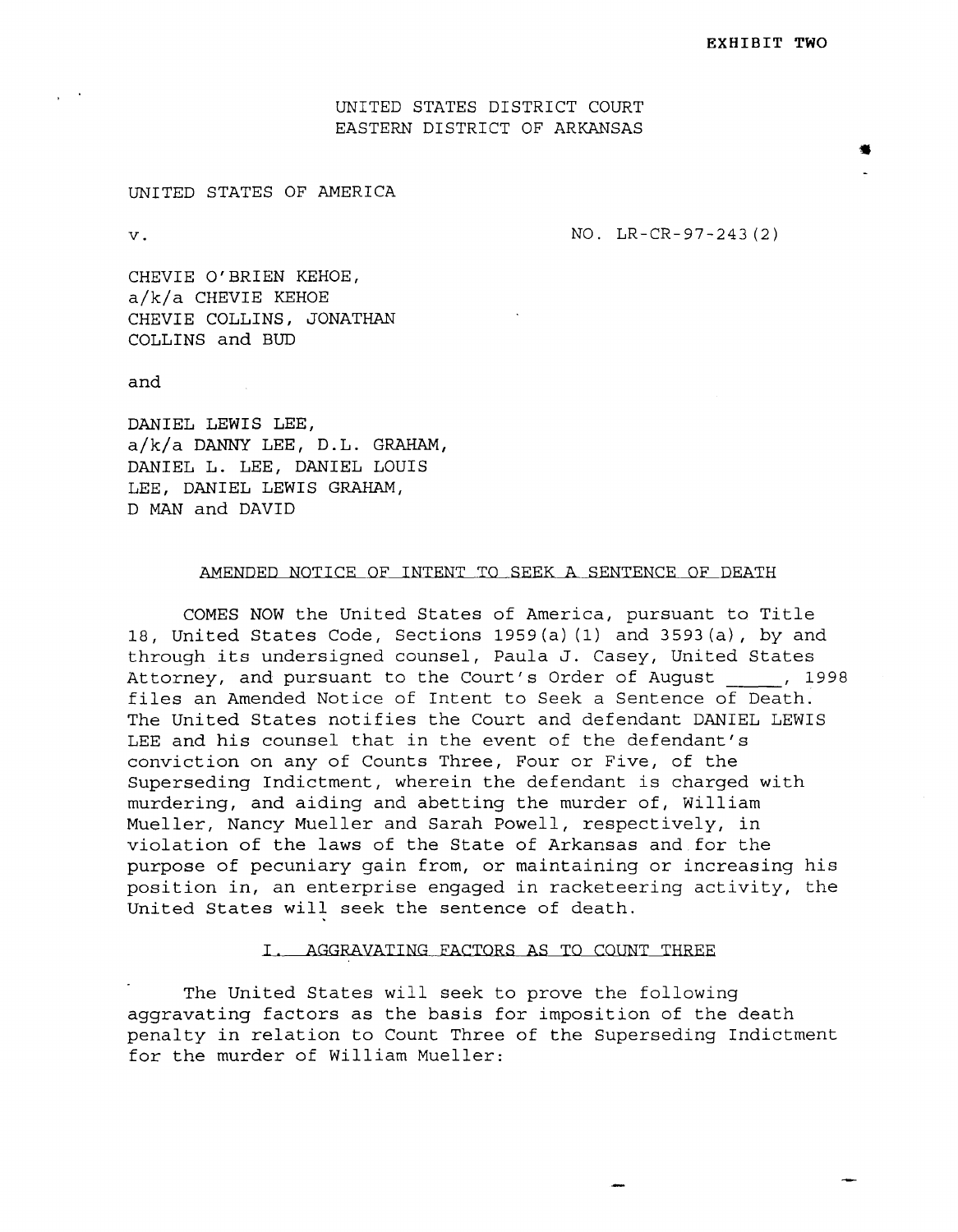the following:

a. On or about July 24, 1990, in Oklahoma City, Oklahoma, the defendant DANIEL LEWIS LEE, then a juvenile being 17 years of age, became involved in an altercation with Joseph John Wavra during a party where alcohol and LSD were being consumed. DANIEL LEWIS LEE struck Wavra about the face with his fists, and kicked Wavra once Wavra had collapsed. DANIEL LEWIS LEE then assisted John David Patton in forcibly moving Wavra to a sewer tunnel entrance, after DANIEL LEWIS LEE took items from Wavra's personal possession. When Patton requested a knife after an unidentified person watching the event suggested that Wavra be killed, DANIEL LEWIS LEE obtained the knife from a house and delivered it to Patton. Patton thereupon murdered Wavra in the sewer tunnel. DANIEL LEWIS LEE thereafter assisted Patton by disposing of the victim's clothing.

b. On December 2, 1990, DANIEL LEWIS LEE entered a plea of guilty to robbery, whereupon the murder charge was dismissed. DANIEL LEWIS LEE was sentenced to five years imprisonment, imposition of sentence suspended.

c. On May 3, 1995, DANIEL LEWIS LEE, was convicted of the misdemeanor offense of carrying a concealed weapon, blunt object, case number 95-01839MMA, in Martin County Court, Florida. DANIEL LEWIS LEE was sentenced to six months probation.

d. On or about April 29, 1996, DANIEL LEWIS LEE transported and placed an improvised explosive device at the Spokane City Hall building in Washington, which detonated and damaged the building.

e. DANIEL LEWIS LEE admitted to Gloria Kehoe, the mother of enterprise leader Chevie O'Brien Kehoe, that he had participated in the Mueller murders and has never stated or displayed any indication of remorse for his actions. To the contrary, DANIEL LEWIS LEE trivialized the murders by stating he had put the Mueller family "on a liquid diet," referring to the fact that the Mueller familys' bodies had been dumped in the Illinois Bayou near Russelville, Arkansas.

f. In February 1998, DANIEL LEWIS LEE attempted to recruit a fellow Pope County Detention Center inmate to smuggle a firearm into the facility for the purpose of effecting DANIEL LEWIS LEE's escape. Consistent with the information provided, a subsequent search of DANIEL LEWIS LEE's cell revealed a disassembled radio, which was suspected of being the intended vehicle for smuggling the firearm back into the Detention Center.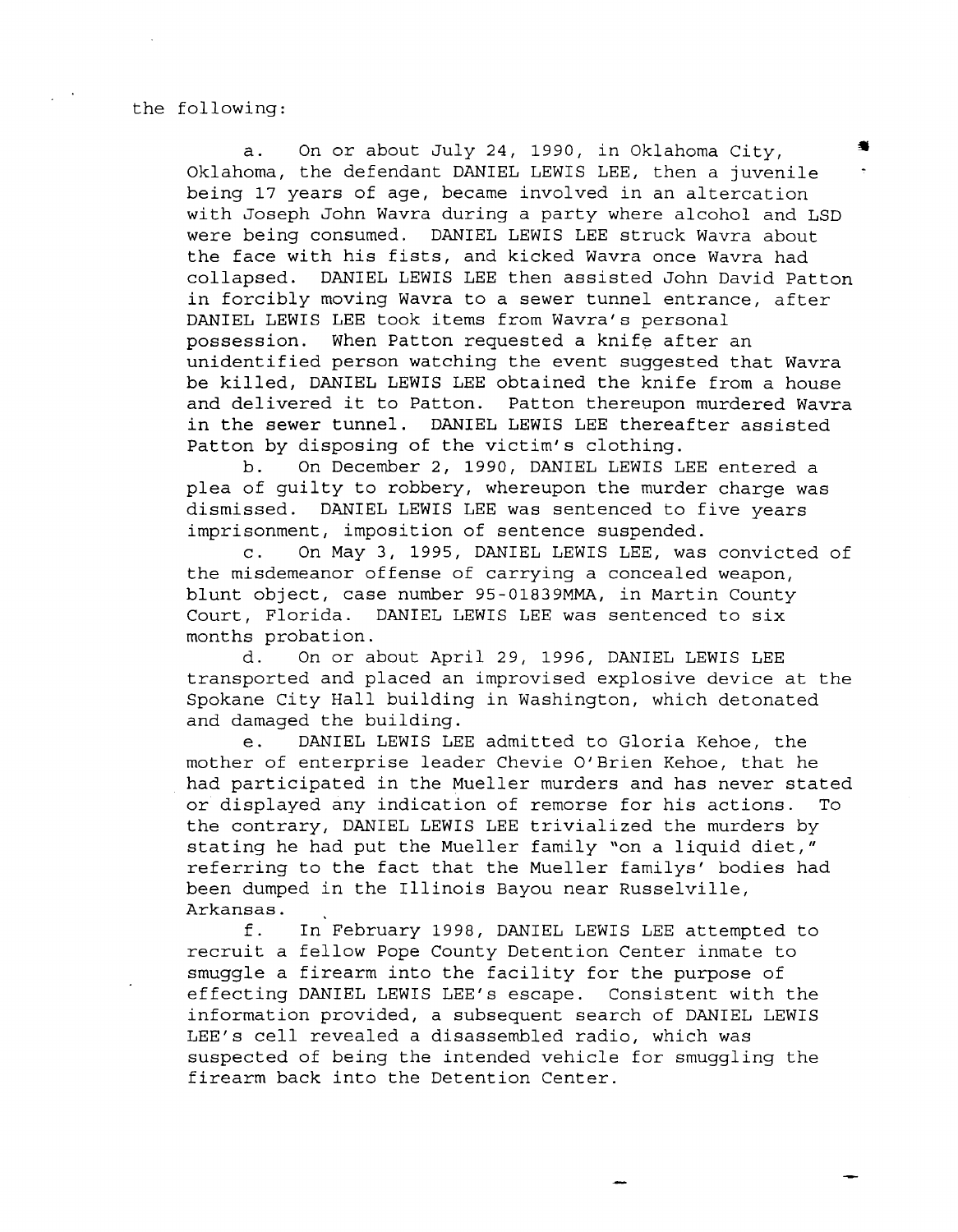2. The defendant DANIEL LEWIS LEE committed the offense described in Count Four of the Superseding Indictment after substantial planning and premeditation to cause the death of a person. Section 3592(c) (9).

3. In committing the offense described in Count Four of the Superseding Indictment, defendant DANIEL LEWIS LEE intentionally killed or attempted to kill more than one person during a single criminal episode. Section 3592(c) (16).

### C. Other, Non-Statutory, Aggravating Factors Identified under 18 U.S.C. §§ 3592(c) and 3593(a):

1. Defendant DANIEL LEWIS LEE's criminal history, low rehabilitative potential and lack of remorse establishes DANIEL LEWIS LEE's future dangerousness, that is, the probability that the defendant would commit criminal acts of violence constituting a continuing threat to society, as evidenced by some or all of the following:

a. On or about July 24, 1990, in Oklahoma City, Oklahoma, the defendant DANIEL LEWIS LEE, then a juvenile being 17 years of age, became involved in an altercation with Joseph John Wavra during a party where alcohol and LSD were being consumed. DANIEL LEWIS LEE struck Wavra about the face with his fists, and kicked Wavra once Wavra had collapsed. DANIEL LEWIS LEE then assisted John David Patton in forcibly moving Wavra to a sewer tunnel entrance, after DANIEL LEWIS LEE took items from Wavra's personal possession. When Patton requested a knife after an unidentified person watching the event suggested that Wavra be killed, DANIEL LEWIS LEE obtained the knife from a house and delivered it to Patton. Patton thereupon murdered Wavra in the sewer tunnel. DANIEL LEWIS LEE thereafter assisted Patton by disposing of the victim's clothing.

b. On December 2, 1990, DANIEL LEWIS LEE entered a plea of guilty to robbery, whereupon the murder charge was dismissed. DANIEL LEWIS LEE was sentenced to five years imprisonment, imposition of sentence suspended.

c. On May 3, 1995, DANIEL LEWIS LEE, was convicted of the misdemeanor offense of carrying a concealed weapon, blunt object, case number 95-01839MMA, in Martin County Court, Florida. DANIEL LEWIS LEE was sentenced to six months probation.

d. On or about April 29, 1996, DANIEL LEWIS LEE transported and placed an improvised explosive device at the Spokane City Hall building in Washington, which detonated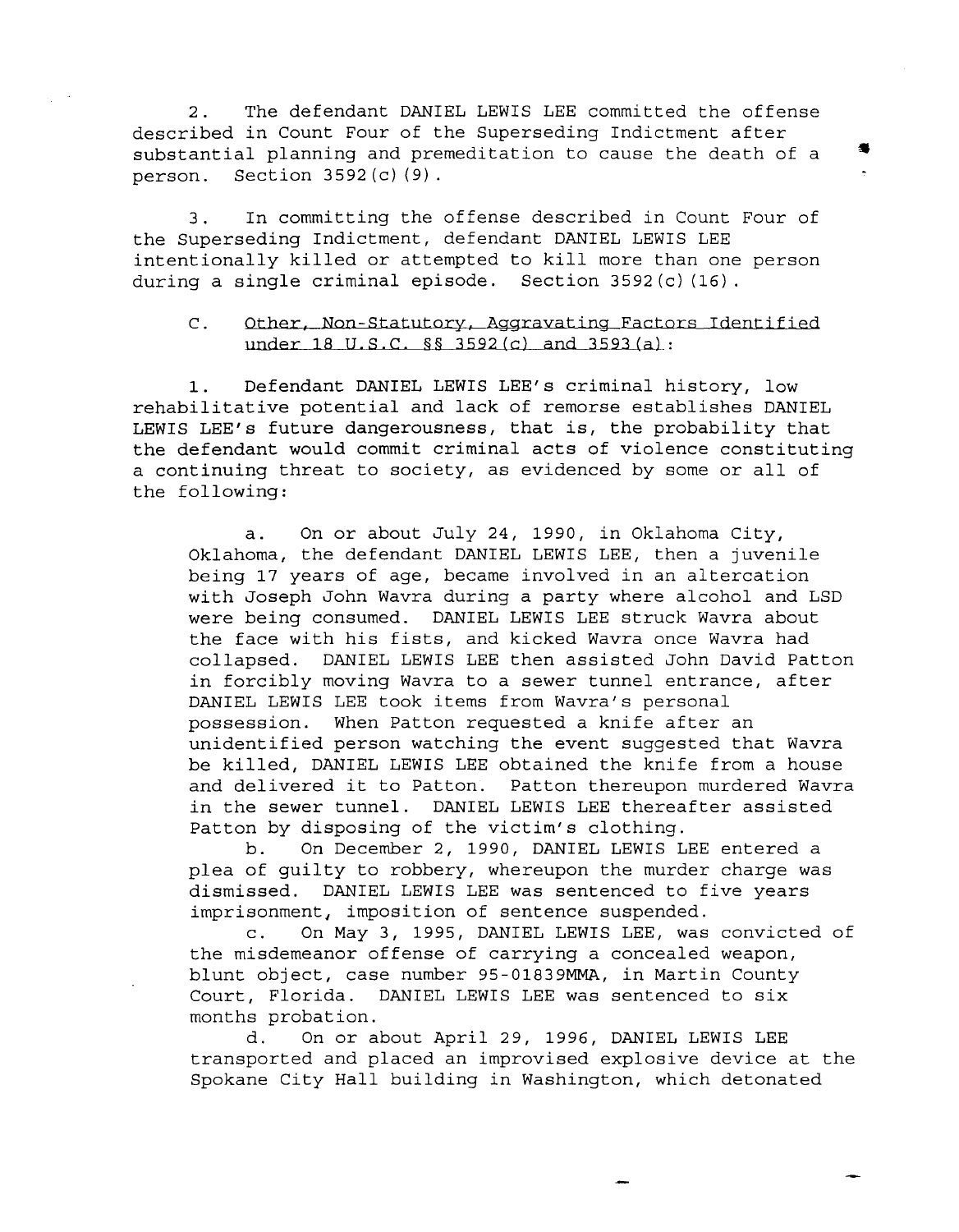person, other than one of the participants in the offense, and the victim, Sarah Powell, died as a direct result of the act. Section  $3591(a) (2) (C)$ .

3. The defendant intentionally and specifically engaged in an act of violence, knowing that the act created a grave risk of death to a person, other than one of the participants in the offense, such that participation in the act constituted a reckless disregard for human life and the victim, Sarah Powell, died as a direct result of the act. Section 3591(a) (2) (D).

### B. Statutory Aggravating Factors Enumerated under 18 U.S.C §§ 3592(c) (2) through (16):

1. The defendant DANIEL LEWIS LEE committed the offense described in Count Five of the Superseding Indictment as consideration for the receipt, or in expectation of the receipt, of anything of pecuniary value. Section 3592(c) (8).

2. The defendant DANIEL LEWIS LEE committed the offense described in Count Five of the Superseding Indictment after substantial planning and premeditation to cause the death of a person. Section 3592 (c) (9) .

3. The defendant DANIEL LEWIS LEE committed the offense described in Count Five of the Superseding Indictment against a victim who was particularly vulnerable due to her youth, that being eight years of age. Section 3592 (c) (11) .

4. In committing the offense described in Count Five of the Superseding Indictment, defendant DANIEL LEWIS LEE intentionally killed or attempted to kill more than one person during a single criminal episode. Section 3592 (c) (16) .

C. Other, Non-Statutory. Aggravating Factors Identified under 18 U.S.C. §§ 3592(c) and 3593(a):

1. Defendant DANIEL LEWIS LEE's criminal history, low rehabilitative potential and lack of remorse establishes DANIEL LEWIS LEE's future dangerousness, that is, the probability that the defendant would commit criminal acts of violence constituting .a continuing threat to society, as evidenced by some or all of the following:

a. On or about July 24, 1990, in Oklahoma City, Oklahoma, the defendant DANIEL LEWIS LEE, then a juvenile being 17 years of age, became involved in an altercation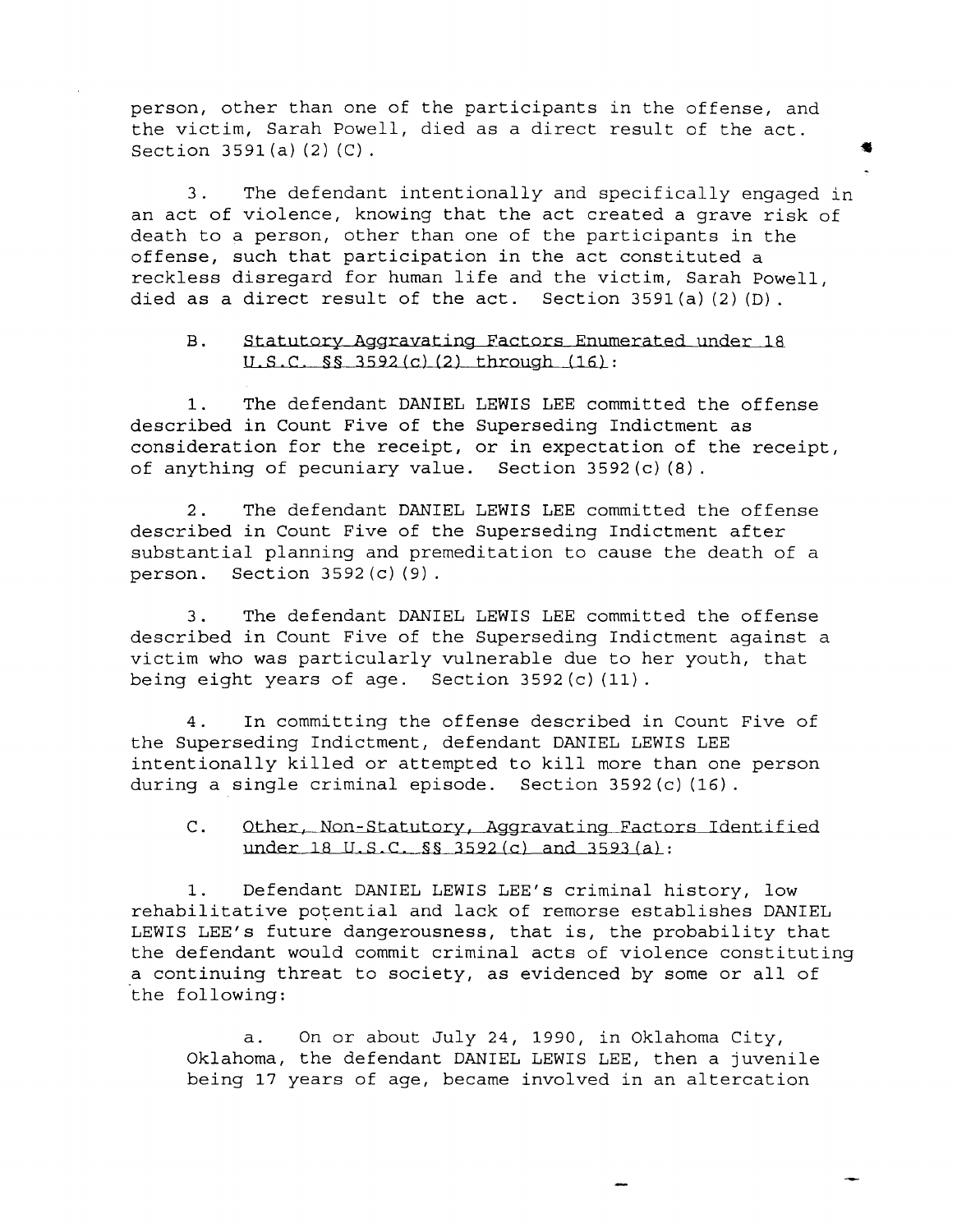with Joseph John Wavra during a party where alcohol and LSD were being consumed. DANIEL LEWIS LEE struck Wavra about the face with his fists, and kicked Wavra once Wavra had • collapsed. DANIEL LEWIS LEE then assisted John David Patton in forcibly moving Wavra to a sewer tunnel entrance, after DANIEL LEWIS LEE took items from Wavra's personal possession. When Patton requested a knife after an unidentified person watching the event suggested that Wavra be killed, DANIEL LEWIS LEE obtained the knife from a house and delivered it to Patton. Patton thereupon murdered Wavra in the sewer tunnel. DANIEL LEWIS LEE thereafter assisted Patton by disposing of the victim's clothing.

b. On December 2, 1990, DANIEL LEWIS LEE entered a plea of guilty to robbery, whereupon the murder charge was dismissed. DANIEL LEWIS LEE was sentenced to five years imprisonment, imposition of sentence suspended.

c. On May 3, 1995, DANIEL LEWIS LEE, was convicted of the misdemeanor offense of carrying a concealed weapon, blunt object, case number 95-01839MMA, in Martin County Court, Florida. DANIEL LEWIS LEE was sentenced to six months probation.

d. On or about April 29, 1996, DANIEL LEWIS LEE transported and placed an improvised explosive device at the Spokane City Hall building in Washington, which detonated and damaged the building.

e. DANIEL LEWIS LEE admitted to Gloria Kehoe, the mother of enterprise leader Chevie O'Brien Kehoe, that he had participated in the Mueller murders and has never stated or displayed any indication of remorse for his actions. To the contrary, DANIEL LEWIS LEE trivialized the murders by stating he had put the Mueller family "on a liquid diet," referring to the fact that the Mueller familys' bodies had been dumped in the Illinois Bayou near Russelville, Arkansas.

f. In February 1998, DANIEL LEWIS LEE attempted to recruit a fellow Pope County Detention Center inmate to smuggle a firearm into the facility for the purpose of effecting DANIEL LEWIS LEE's escape. Consistent with the information provided, a subsequent search of DANIEL LEWIS LEE's cell revealed a disassembled radio, which was suspected of being the intended vehicle for smuggling the firearm back into the Detention Center.

Future dangerousness is a recognized non-statutory aggravating factor. See Simmons v. South Carolina, 517 U.S. 154, 162, 114 S.Ct. 2187, 2193 (1994) *i* Jurek v. Texas, 428 U.S. 262, 275, 96 S.Ct. 2950, 2958, 49 L.Ed.2d 929 (1976). This includes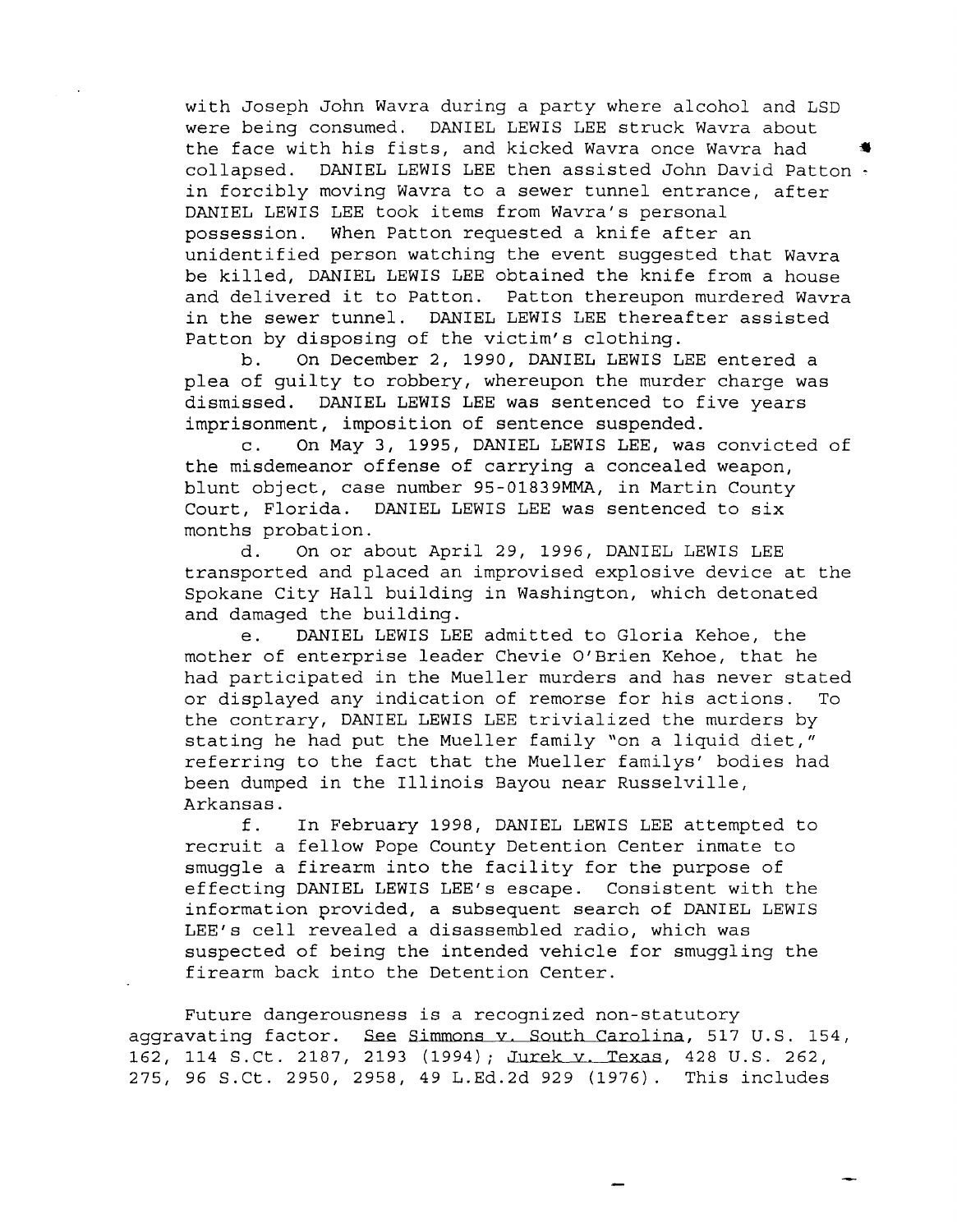information about defendant's participation in uncharged homicides. Cf. United States v. Pitera, 795 F. Supp. 546, 562-64  $(E.D.N.Y.)$ , aff'd, 986 F.2d 499 (2d Cir. 1992). This information  $\blacksquare$ assists, during capital sentencing phase, in determining an accurate and complete picture of the defendant, and qualifies as "any other relevant information" within the meaning of 18 U.S.C.  $$3593(a)$ .

#### IV. MITIGATING FACTORS

The United States brings to this Court's attention the nonstatutory mitigating factor that may be applicable to defendant DANIEL LEWIS LEE, pursuant to 18 United States Code § 3592(a).

### A. Other, Non-Statutory. Mitigating Factor Identified under 18 U.S.C. §§ 3592 (a) (8):

1. Defendant DANIEL LEWIS LEE was 23 years-old when he committed the Mueller murders, and this Court may consider the relative youth of the offender as a mitigating factor. Cf. Eddings v. Oklahoma, 455 U.S. 104, 115-16, 102 S.Ct. 869, 877, 71 L.Ed.2d 1 (1982) ("youth is more than a chronological fact"); see also Johnson v. Texas, 509 U.S. 350, 366, 113 S.Ct. 2658, 2668, 125 L.Ed.2d 290 (1993) (same).

Respectfully submitted,

 $\frac{1}{2}$  function  $\frac{1}{2}$ 

PAULA J. CASEY United States Attorney P.O. Box 1229 Little Rock, Arkansas 72203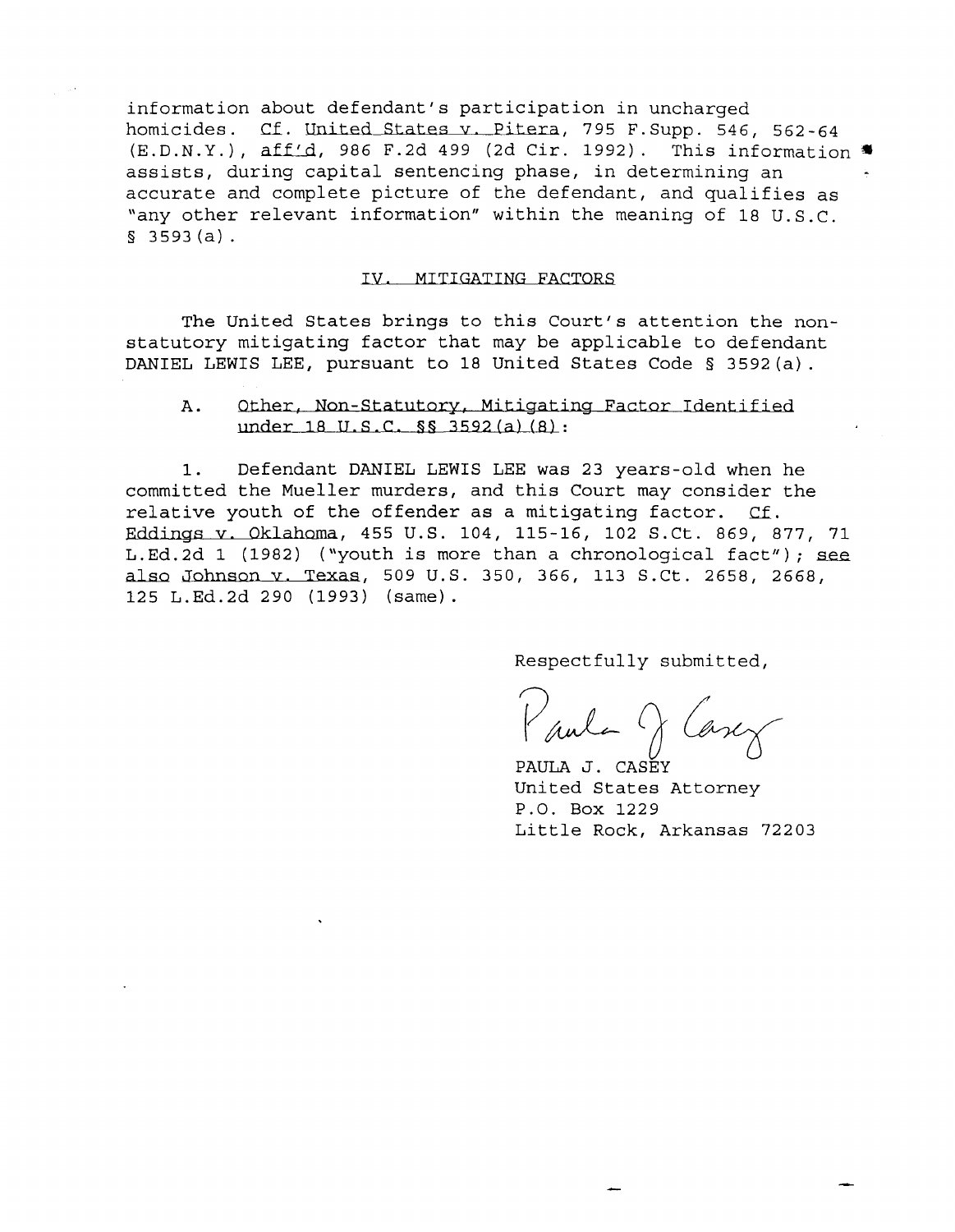

B

## UNITED STATES OF AMERICA

v.

NO. LR-CR-97-243

CHEVIE O'BRIEN KEHOE, a/k/a CHEVIE KEHOE CHEVIE COLLINS, JONATHAN COLLINS and BUD

DANIEL LEWIS LEE, aJk/a DANNY LEE, D.L. GRAHAM, DANIEL L. LEE, DANIEL LEWIS LEE, DANIEL LEWIS GRAHAM, D MAN and DAVID

AND

FARON EARL LOVELACE, a/k/a DAN and LEM

# NOTICE OF INTENT TO SEEK THE DEATH PENALTY

## TO: DANIEL LEWIS LEE

YOU ARE HEREBY NOTIFIED that in the event of your conviction on Count III, Count IV, or Count V of the indictment in this case, each of which Counts charges a violation of 18 United States Code 1959(a)(I), or in the event of your conviction on Count VII of the indictment which charges a violation of 18 United States Code  $924(c)$  and  $924(i)$ , the United States will seek the sentence of death.

YOU ARE FURTHER NOTIFIED that the United States will seek to prove the following aggravating factors as the basis for the death penalty:

- 1. You intentionally killed William Mueller. 18 United States Code 3591(a)(2)(A)
- 2. You intentionally killed Nancy Mueller. 18 United States Code 3591(a)(2)(A).
- 3. You intentionally killed Sarah Powell. 18 United States Code 3591(a)(2)(A).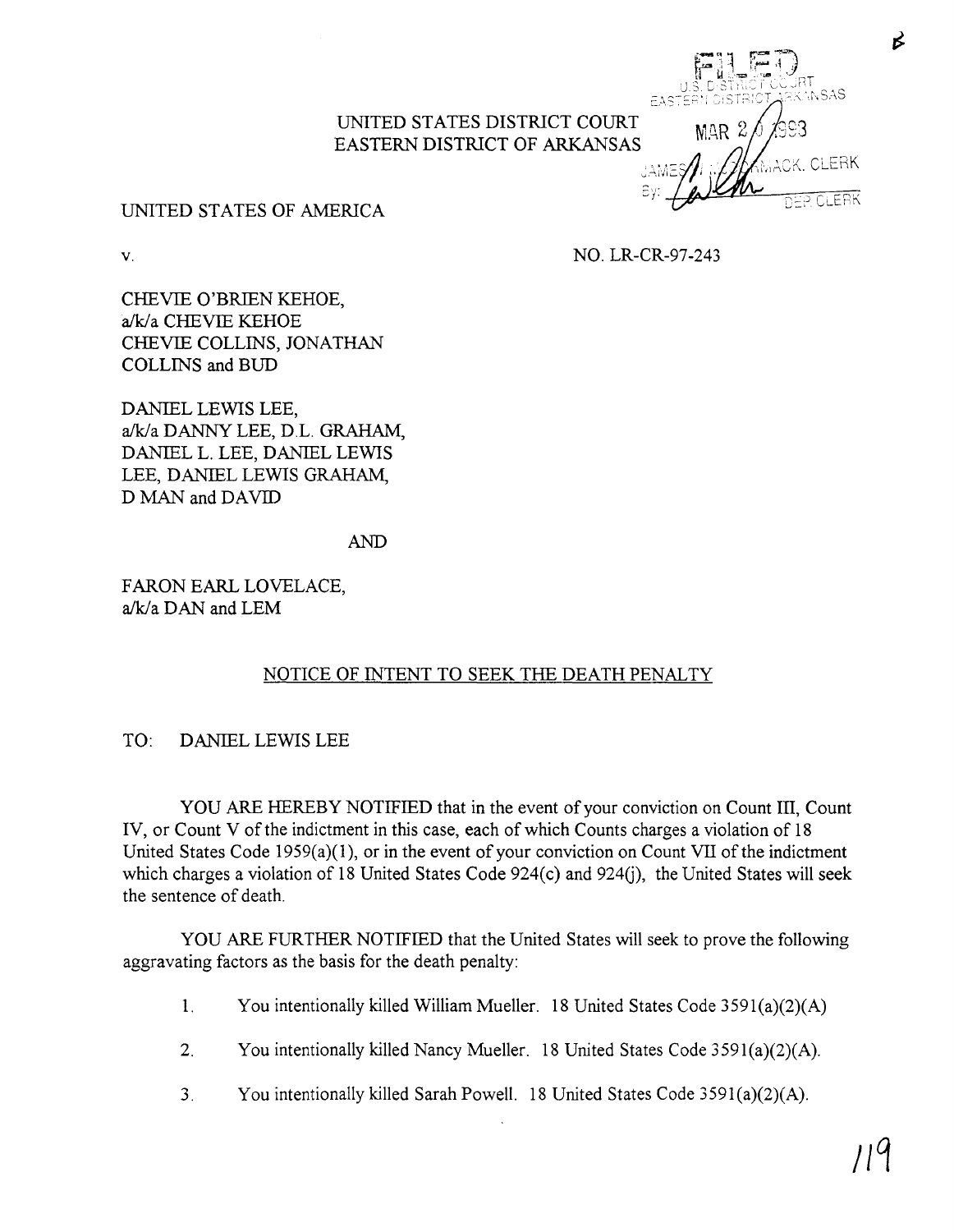4. You committed the offenses as consideration for the receipt, or the expectation of the receipt, of a thing of pecuniary value. 18 United States Code  $3592(c)(8)$ .

5. You committed the offenses after substantial planning and premeditation. 18 United States Code 3592(c)(9).

6. You committed the offense against a victim, Sarah Powell, who was particularly vulnerable due to youth. 18 United States Code  $3592(c)(11)$ .

7. You intentionally killed more than one person in a single criminal episode. 18 United States Code 3592(c)(16).

8. You participated in a criminal act that resulted in the death of Joseph J. Wavra.

9. You participated in a criminal act that resulted in the death of Jon Cox.

10. The intentional killing of William Mueller, Nancy Mueller, and Sarah Powell adversely affected the families of the victims.

The United States is not aware, at this time, of any evidence which would constitute a mitigating factor as defined in 21 United States Code 848(m).

Respectfully submitted,

Paula () Casey

PAULA J. CASEY United States Attorney P.O. Box 1229 Little Rock, Arkansas 72203

# CERTIFICATE OF SERVICE

A copy of the foregoing has been mailed to the defendants' attorneys listed below on the  $2i$ <sup>+*i*</sup> day of March 1998, by depositing it in the United States mail.

Jack T. Lassiter Hatfield & Lassiter 401 West Capitol Avenue, Suite 502 Little Rock, Arkansas 72201

John W. Hall, Jf. Attorney at Law 523 West Third Street Little Rock, Arkansas 72201